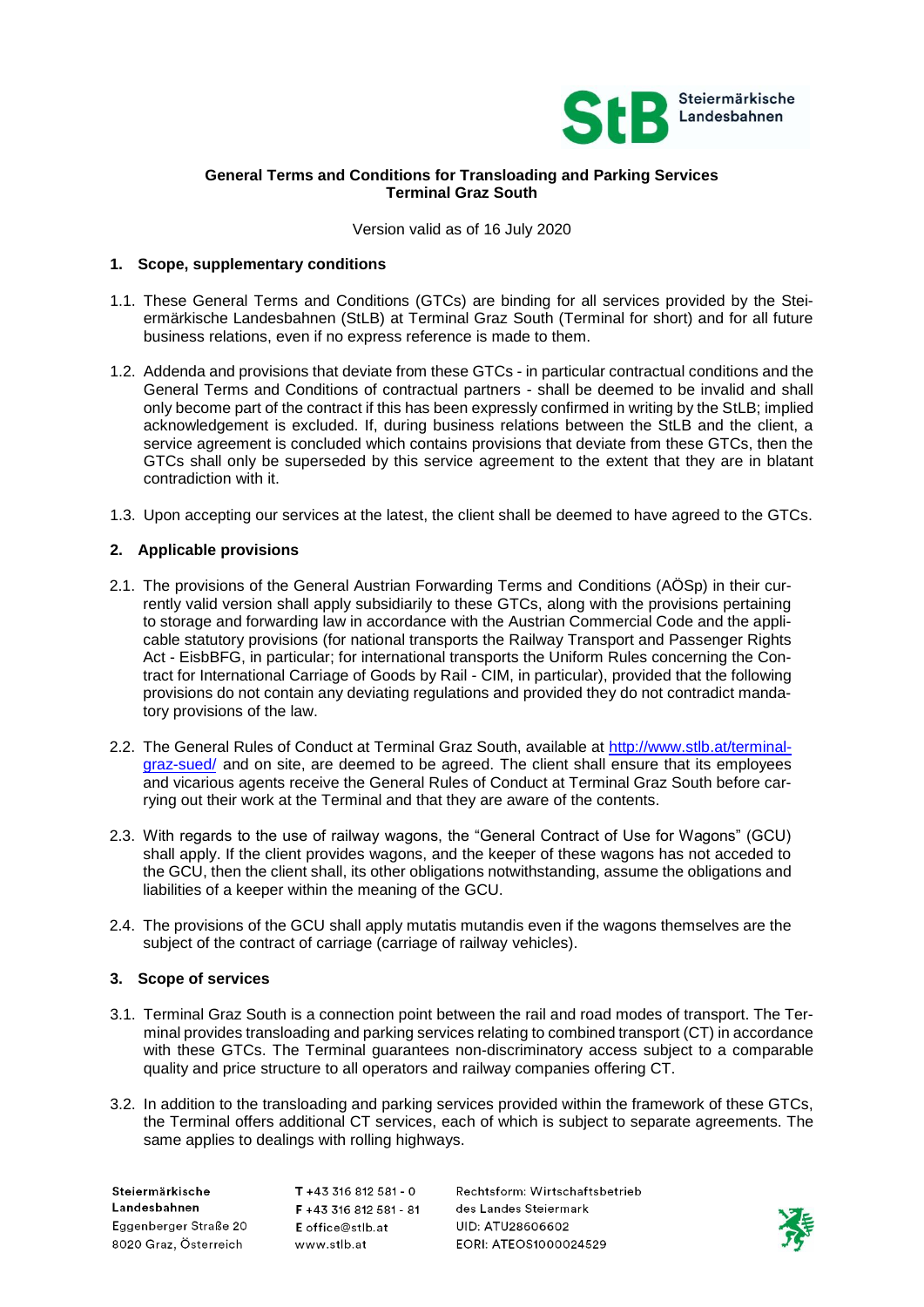

3.3. If the contractual partner is a railway undertaking (RU) or an entity entitled to railway infrastructure capacity in accordance with the Railway Act in its current version, it shall also be deemed to be the entity entitled to access within the meaning of Sec. 58b Railway Act. In this case, transloading is considered to be an additional service in accordance with Sec. 58b para 1 line 2 EisbG.

## **4. Placing an order, accepting an order**

- 4.1. Our offers are subject to change and are non-binding until the contract has been concluded.
- 4.2. If the client announces its intent to conclude a contract on the basis of such a non-binding offer, then the offer shall only become binding upon acceptance by the StLB.
- 4.3. A written order confirmation shall only be issued by the StLB if this has been separately agreed with the client.

## **5. Condition of the unit load (UL)**

- 5.1. The ULs must comply with the relevant legal regulations and the current state of the art. It must be possible to load them with a mobile or gantry crane and they must be suitable for transloading and transport in CT. UL within the meaning of these GTCs are considered to be:
	- Large containers (in accordance with ISO standards)
	- Swap bodies (in accordance with CEN standards)
	- Semi-trailers (in accordance with the German road traffic regulations StVZO)
	- Trucks and articulated vehicles (in accordance with StVZO) when using a 'rolling highway'
- 5.2. All ULs intended for unaccompanied transport within the meaning of these GTCs must be approved for CT.
- 5.3. When placing the order, the client must take into account that the weights and dimensions of the UL must comply with the respective technical specifications of our transloading facilities. For swap bodies, in particular, the client is also liable for ensuring that the centre of gravity of the load is within the pick-up points of the gripper jaws.
- 5.4. The StLB is not obliged to check the condition of the ULs provided by the client.
- 5.5. The client is liable to the StLB for all direct or indirect damages (including exclusively financial losses) resulting from the defective condition of the UL or from insufficient or incorrect information regarding the UL in full and without limitation.

# **6. Transloading**

- 6.1. Transloading begins as soon as the loading gear of the transloading equipment is lowered onto the UL.
- 6.2. Transloading ends as soon as the loading gear of the transloading equipment is detached from the UL, is raised and is free of the UL.
- 6.3. Transloading is carried out in different ways:
- 6.3.1.For arrival by road, from a road vehicle onto a railway vehicle, or for parking, or onto a road vehicle in case of rail substitution services.
- 6.3.2.For arrival by rail, from the railway vehicle onto a road vehicle, for parking, or onto another railway vehicle.
- 6.3.3.For delivery to road, from a railway vehicle or from parking onto a road vehicle.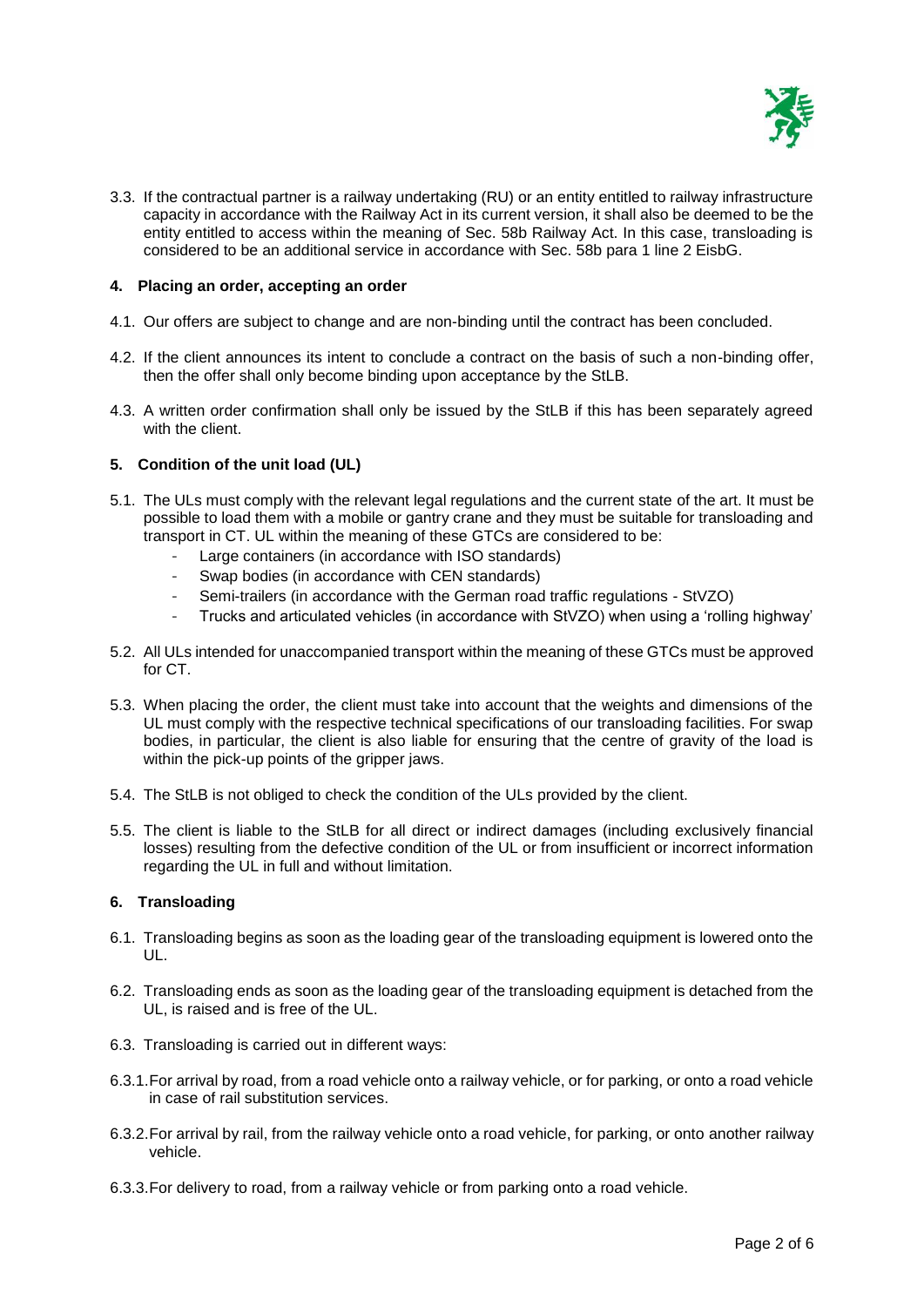

- 6.3.4.For delivery to rail, from the road vehicle, from parking, or from another railway vehicle onto a railway vehicle.
- 6.4. When ULs arrive for transloading, they must be registered with the Terminal using a collection and delivery note.
- 6.5. The transloading of ULs takes place according to the arrival of the client/carrier at the Terminal (on a first-come-first-serve basis). Carrier downtimes are not compensated.
- 6.6. Transloading does not include connecting the UL to or disconnecting the UL from the wagon or motor vehicle; nor does it include disconnecting or tightening the fastening devices and securing or fixing devices to the wagon or motor vehicle; nor does it include preparing the railway vehicle or motor vehicle to receive the UL (e.g. positioning of pegs on the motor vehicle).
- 6.7. The client/carrier is responsible for ensuring that the condition of the loaded railway vehicles or trucks is suitable for transloading and that they are, in particular, free of ice and snow.
- 6.8. In accordance with Sections 957 ff ABGB (Austrian Civil Code), the StLB accepts no liability in relation to transport-related temporary storage of ULs.
- 6.9. Transport-related temporary storage means that the UL is kept on standby for further transport. It begins after transloading on the day of receipt in accordance with the order information and ends before transloading for subsequent transport in accordance with the order data, provided that this takes place on the same day.
- 6.10. Railway vehicles must always be assigned to an expert maintenance body within the meaning of Directive 2004/49/EC in its current version (ECM, "Entity in Charge of Maintenance" pursuant to Directive 2008/110/EC). They must comply with the legal requirements, the GUC and RIV and must have a valid official licence. Furthermore, an expiration of the time for appeal is also prohibited.
- 6.11. The client shall be liable to the StLB for all direct or indirect damages (including exclusively financial losses) resulting from the defectiveness of the railway vehicles or trucks in full and without limitation.

# **7. Parking**

- 7.1. The Terminal shall store empty and loaded ULs used in CT depending on the local parking capacity, if parking is preceded or followed by rail transport or a rail replacement service. The Terminal is not obligated to park them.
- 7.2. The management of the transloading company is responsible for the utilisation of the parking areas.
- 7.3. Parking begins after transloading into the parking area and ends with transloading onto the road vehicle or railway vehicle intended for onward transport.
- 7.4. The usage of support legs to park swap bodies or semi-trailers before transloading on arrival by road truck or railway wagon is only permitted with agreement of the Terminal.
- 7.5. The Terminal reserves the right to park ULs should operational matters in the transloading station require as such.
- 7.6. Parking is charged according to the duration of parking in accordance with the price lists of the Terminal in their respective current version.
- 7.7. All ULs are parked outdoors. The ULs/cargo must be suitable for outdoor storage. Any damages or risks arising in connection with the nature of the ULs/cargo or environmental influences (e.g. warm temperatures, rain, snow) due to outdoor parking shall be borne solely by the client.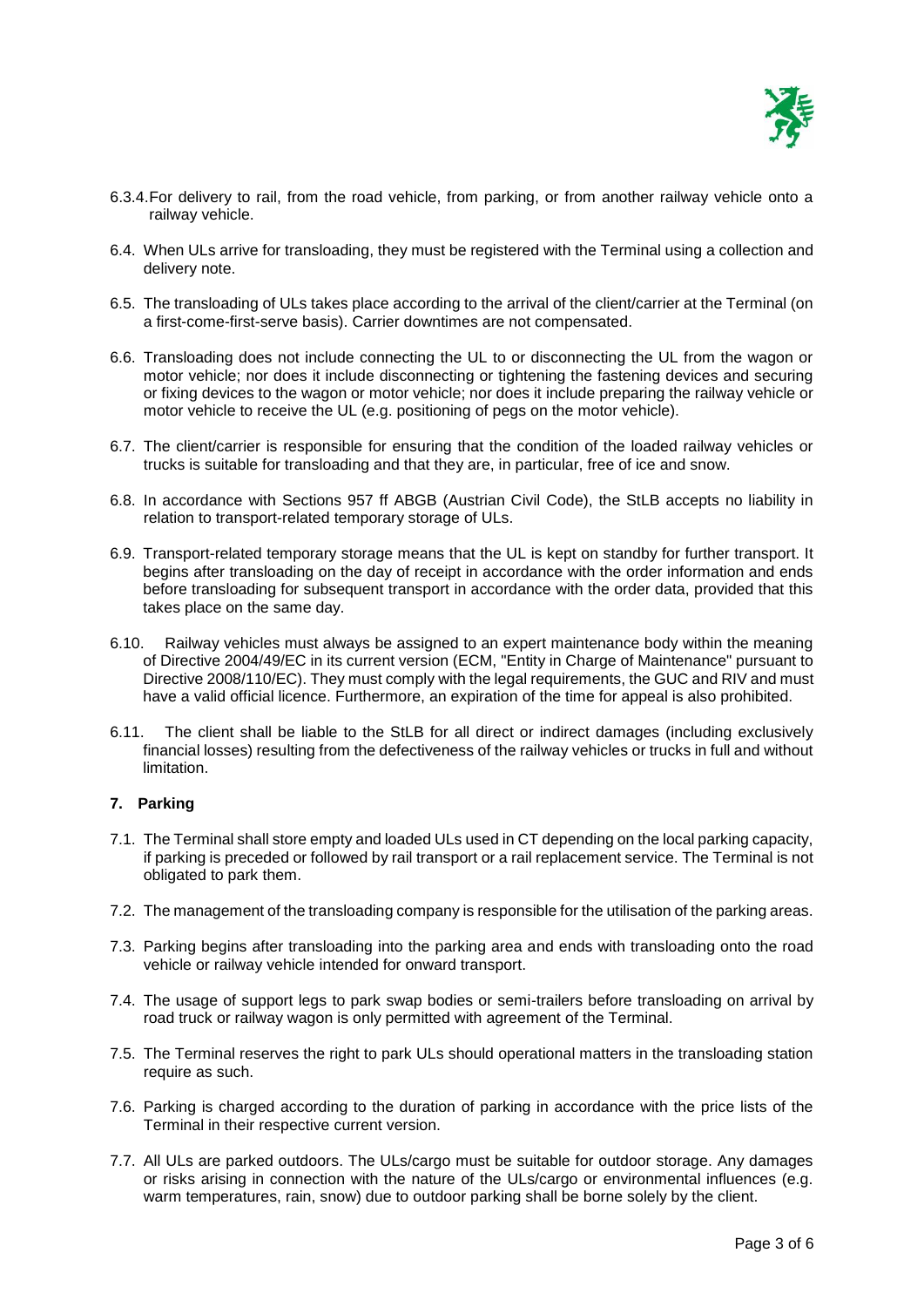

## **8. Cancellation, loss of service**

If the services are not rendered due to circumstances which fall within the remit of the client, then StLB reserves the right to charge a flat-rate cancellation fee of 25% of the agreed gross remuneration in addition to the agreed remuneration and any further compensation.

## **9. Liability StLB**

- 9.1. The StLB assumes responsibility for the loading and/or unloading (transloading) operations and for storage (parking) in accordance with the provisions of the AÖSp, and subsidiarily in accordance with the provisions of the Austrian Commercial Code (UGB) regarding freight forwarding and storage.
- 9.2. Insofar as liability still exists under the AÖSp, the StLB shall only be liable for damages to transport vehicles (e.g. trucks or railway vehicles) or other objects belonging to the client, if gross negligence on the part of its employees is proven and the damage is reported immediately to Terminal management. Liability is limited to direct property damage, unless the damage was caused intentionally or due to gross negligence.
- 9.3. The StLB are exempt from liability if the damage was caused due to a fault of the client, an instruction of the client which was not provoked by the Terminal or due to circumstances which the Terminal could not avoid and the consequences of which it could not avert.
- 9.4. The contractual parties shall indemnify and hold each other harmless for any damage caused by them to third parties and auxiliary persons, including recourse or insurance recourse, provided that liability is accepted in the first place.

### **10. Liability Client**

- 10.1. The client is liable for the behaviour of its employees, vicarious agents and clients as well as its own conduct. In this way, the client is liable to the StLB for all direct or indirect damages (including exclusively financial losses) in full and without limitation.
- 10.2. Therefore, the client is, in particular, also liable for all damages resulting from incorrect, unclear or incomplete information on collection and delivery notes and on other forms.
- 10.3. For liability relating to unit loads (ULs) and means of transport, see point 5.4. 6.9 of these GTCs.

### **11. Transfer of risk**

- 11.1. Road delivery is deemed to be the completion of the loading process on the road haulier's truck, not including the locking of the unit load.
- 11.2. Rail delivery is deemed to be the acceptance of the unit load by the RU at the Terminal under the crane, inspected by the wagon.

### **12. Limitation period**

Subject to mandatory statutory provisions, all claims against the StLB shall become statute-barred after 6 months in accordance with the provisions of Sec. 64 AÖSp.

### **13. Special Provisions for Dangerous Goods**

13.1. The Terminal does not store ULs with hazardous goods (laden as well as empty but dirty ones).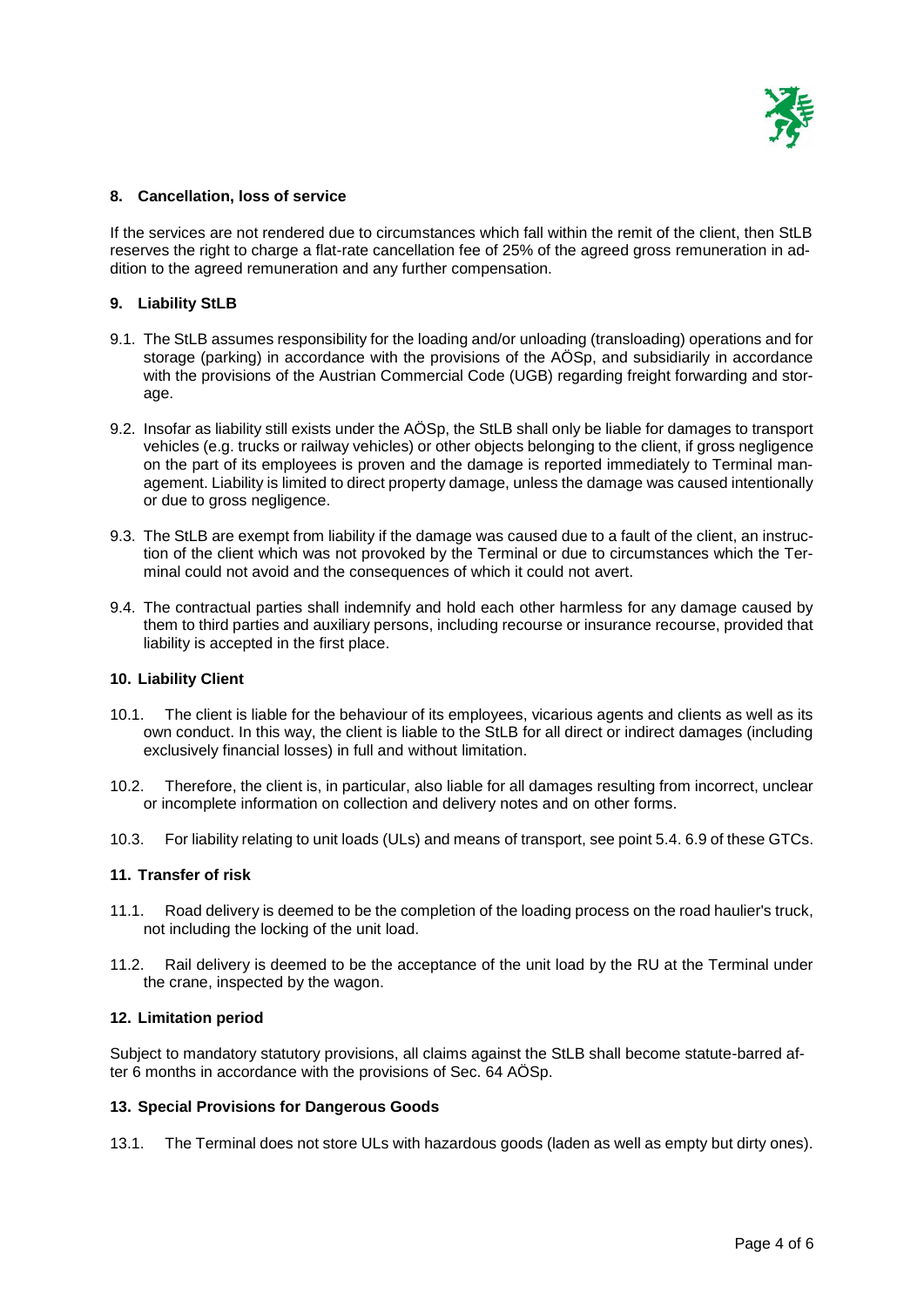

- 13.2. The "Dangerous Goods Guidelines for Combined Transport" shall apply in addition to the dangerous goods legislation for temporary storage of ULs containing hazardous goods in transloading stations.
- 13.3. ULs containing hazardous cargo may only be delivered on the day of dispatch.
- 13.4. Incoming ULs containing hazardous cargo must be collected on day of arrival but latest during the opening hours of the first working day following the day of delivery. Otherwise, the Terminal may return these ULs at the client's risk and expense, store it at a third-party location with the necessary infrastructure, or, if necessary, destroy the ULs or render them harmless, without becoming liable to pay compensation.
- 13.5. If a UL with hazardous goods is handed over to the Terminal without explicit reference and if the hazardous nature of the goods is not apparent from the labelling of the UL, the client is liable for the resulting damage in accordance with the statutory provisions.
- 13.6. The Terminal reserves the right to exclude ULs with hazardous goods or goods with unique characteristics (e.g. perishable or valuable goods) from being transloaded in its freight terminals. The Terminal will notify the contractual partner within a reasonable period of time, if this is the case.
- 13.7. The client must observe the regulations for the carriage of dangerous goods by rail (RID) and by road (ADR).
- 13.8. In particular, the client shall notify the StLB of the dangerous goods in writing and provide it with all information and documents required for the performance of its duties. Dangerous goods shall only be accepted/delivered by the StLB if the assumption of the safety and custody obligations until collection or from the time of provision has been agreed with the client. The consignments must comply with the regulations for the transport of dangerous goods before being accepted. The client is liable to the StLB for all damages and disadvantages and exempts the StLB from all obligations to third parties that arise during transport, safekeeping or other treatment, as well as those that are due to the nature of the goods and the non-observance of the client's duty of care.

### **14. Rules of conduct**

- 14.1. The client accepts the "General Rules of Conduct at Terminal Graz South" and is obliged to instruct its employees accordingly. The Rules of Conduct are available on site or on the Internet [\(http://www.stlb.at/terminal-graz-sued/\)](http://www.stlb.at/terminal-graz-sued/). Reference is also made to point 2.2. of these GTCs.
- 14.2. In the event of non-compliance with the General Rules of Conduct at Terminal Graz South, the Terminal may prohibit persons from driving and/or entering the Terminal property.

### **15. Charges, invoicing, payment, default**

- 15.1. The charges are based on the currently valid transloading and parking price lists and the user charge according to the terms of use of the rail network.
- 15.2. All prices quoted by the StLB are always net prices in euro, and are exclusive of VAT. Prices relating to offers are only valid for the specified commitment period.
- 15.3. Payments are to be transferred free of encumbrances to an account to be determined by us. Invoices are to be paid immediately when due in accordance with the terms of payment and without deduction of discounts. In case of default of payment, the statutory default interest shall apply. Furthermore, the client shall be obliged to pay in full the reminder fees incurred and the costs associated with the collection of the outstanding debt.
- 15.4. Deviating payment procedures can be determined in a separate agreement.